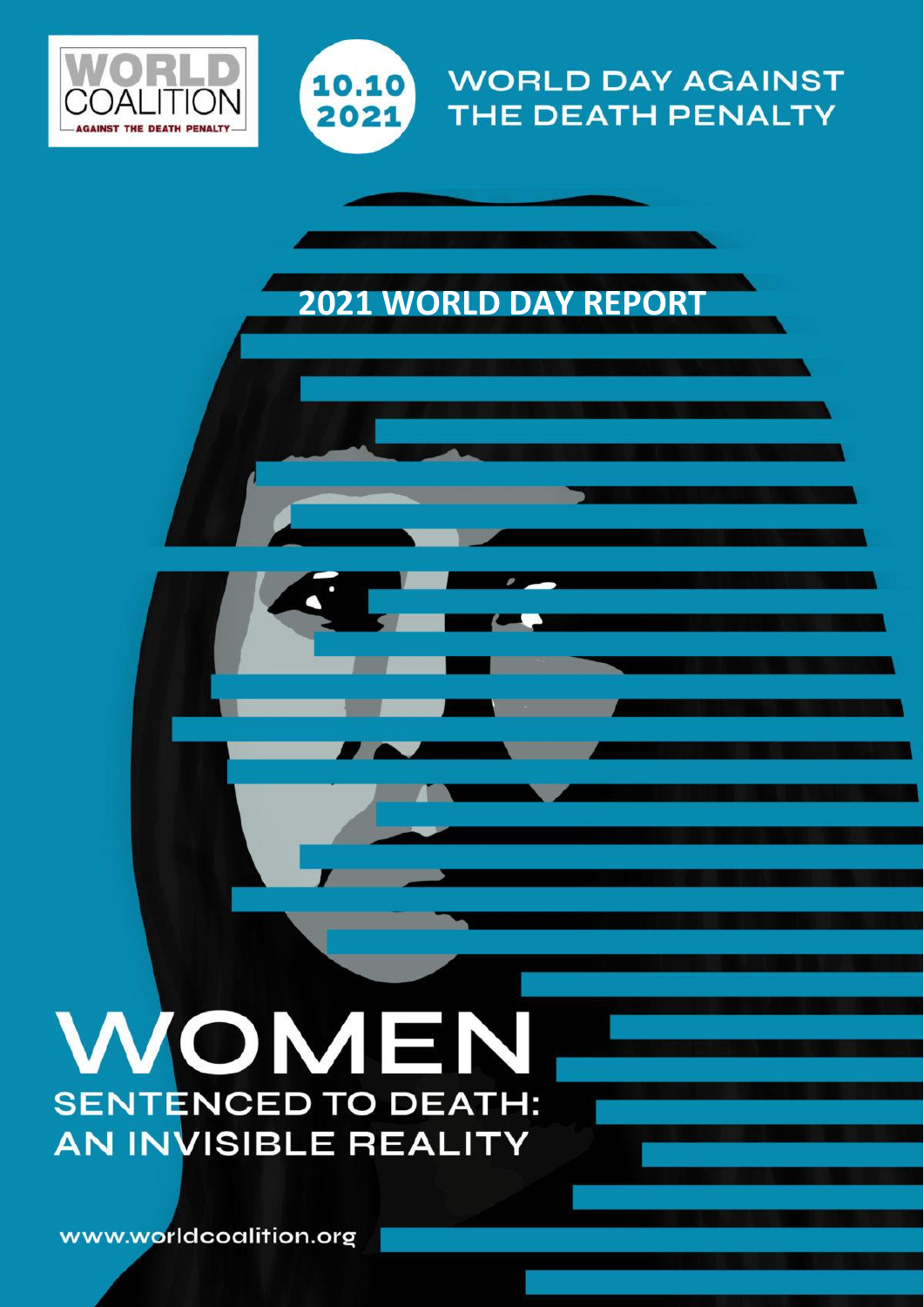# **Why have a World Day Against the Death Penalty dedicated to women who are facing the death penalty, who have been sentenced to death, who have been executed, as well as those who have been pardoned or found innocent?**

The aim of the **World Coalition Against the Death Penalty** ('World Coalition') is to reinforce the international dimension of the fight against the death penalty. Its ultimate objective is to achieve universal abolition of the death penalty. In countries where the death penalty is still applied, the World Coalition is working to reduce its use, specifically by invoking the respect for international standards. Since the creation of the World Coalition in 2002, significant progress towards the universal abolition of the death penalty has been achieved. Numerous states that had maintained the death penalty have abolished it in practice or have restricted its use.

On 10 October 2021, the World Coalition and abolitionists around the world celebrated the **19th World Day Against the Death Penalty** ('World Day'). Every year on World Day, the World Coalition highlights one problematic aspect of the Death Penalty. In 2021, the World Day explored the theme **"Women and the death penalty, an invisible reality"** to:

- **1)** Draw attention to the gender-based discrimination and intersectional discrimination that confront women facing the death penalty during in the lead-up to the offense, investigation, trial, sentencing and appeal phases. Extensive discrimination based on sex and gender, often coupled with other elements of identity, such as age, sexual orientation, disability, and race expose women to intersecting forms of structural inequalities. Such prejudices can weigh heavily on sentencing, including when women are stereotyped as an evil mother, a witch, or a femme fatale. This discrimination can also lead to critical mitigating factors not being considered during arrest and trial, such as being subjected to gender-based violence and abuse;
- **2)** Highlight the gaps in the information available on the number and status of women who have been sentenced to death, executed, had their death sentences commuted or pardoned;
- **3)** Recall that women on death row face unique challenges due to their specific needs, such as lack of gender-sensitive medical care and hygiene products, and threats of genderbased violence. This 19<sup>th</sup> World Day on Women and the death penalty is the opportunity to show how gender creates particularly precarious conditions for women sentenced to capital punishment.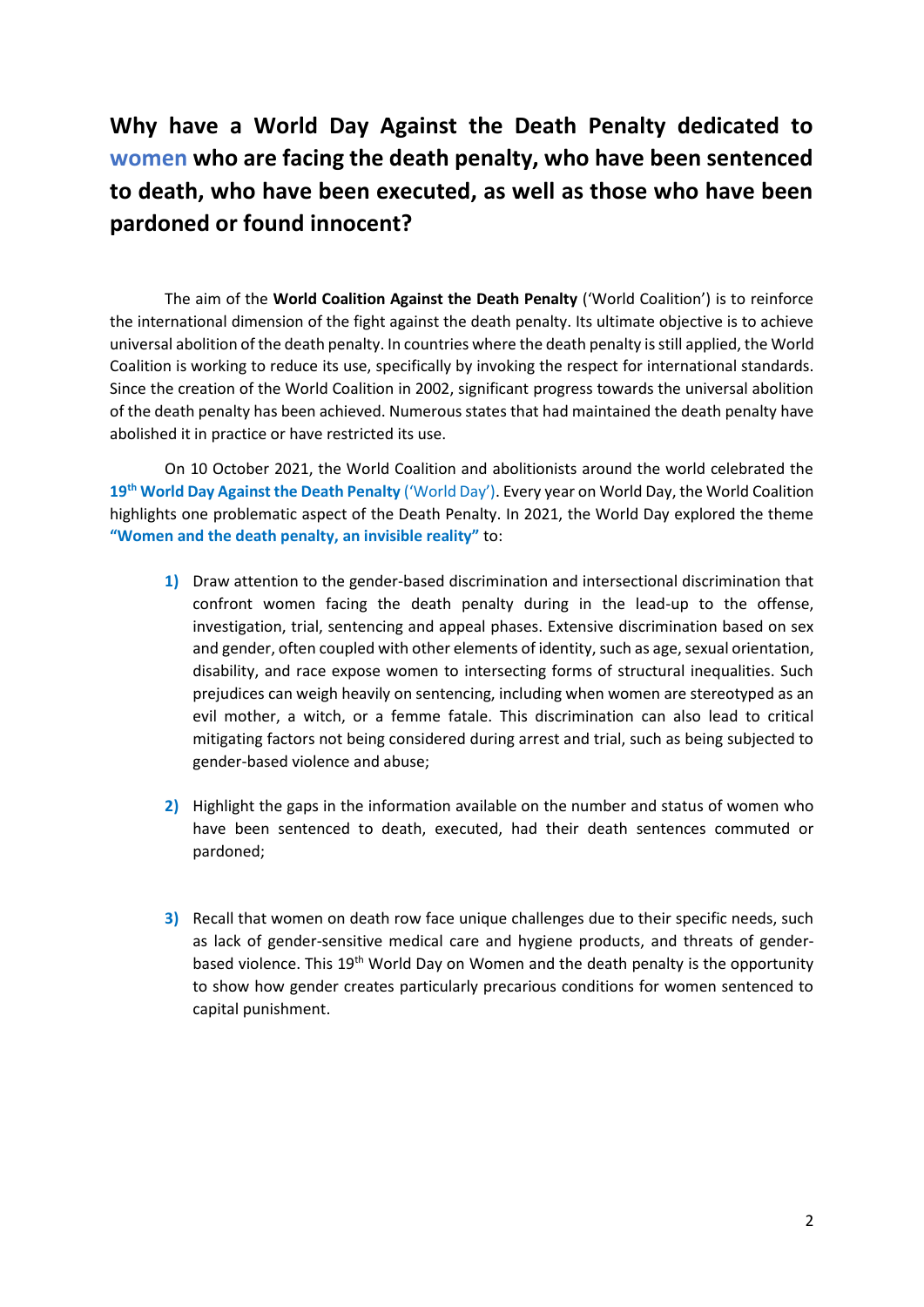# Table of Contents

| I. The impact of COVID-19 on the 19th World Day Against the Death Penalty  4                                                                                                  |  |
|-------------------------------------------------------------------------------------------------------------------------------------------------------------------------------|--|
|                                                                                                                                                                               |  |
| 2. Examples of Significantly Modified Events due to the COVID-19 pandemic 4                                                                                                   |  |
| II. Main objective: Raising Awareness of the Discrimination Against Women and the Consequences<br>that this Discrimination can have on the Pronouncement of the Death Penalty |  |
|                                                                                                                                                                               |  |
| 2. Awareness-Raising Work Undertaken by the World Coalition Against the Death Penalty  6                                                                                      |  |
|                                                                                                                                                                               |  |
|                                                                                                                                                                               |  |
| III. Supporting Advocacy in Favor of Abolition by Creating and Sharing Mobilization Tools 9                                                                                   |  |
|                                                                                                                                                                               |  |
|                                                                                                                                                                               |  |
|                                                                                                                                                                               |  |
| IV. Encouraging the Organization of Local Initiatives and Strengthening Abolitionist Society 11                                                                               |  |
|                                                                                                                                                                               |  |
|                                                                                                                                                                               |  |
|                                                                                                                                                                               |  |
|                                                                                                                                                                               |  |
|                                                                                                                                                                               |  |
|                                                                                                                                                                               |  |
|                                                                                                                                                                               |  |
| V. Working with Human Rights Organizations, Feminist Groups, etc that Support Abolition of the                                                                                |  |
|                                                                                                                                                                               |  |
|                                                                                                                                                                               |  |
|                                                                                                                                                                               |  |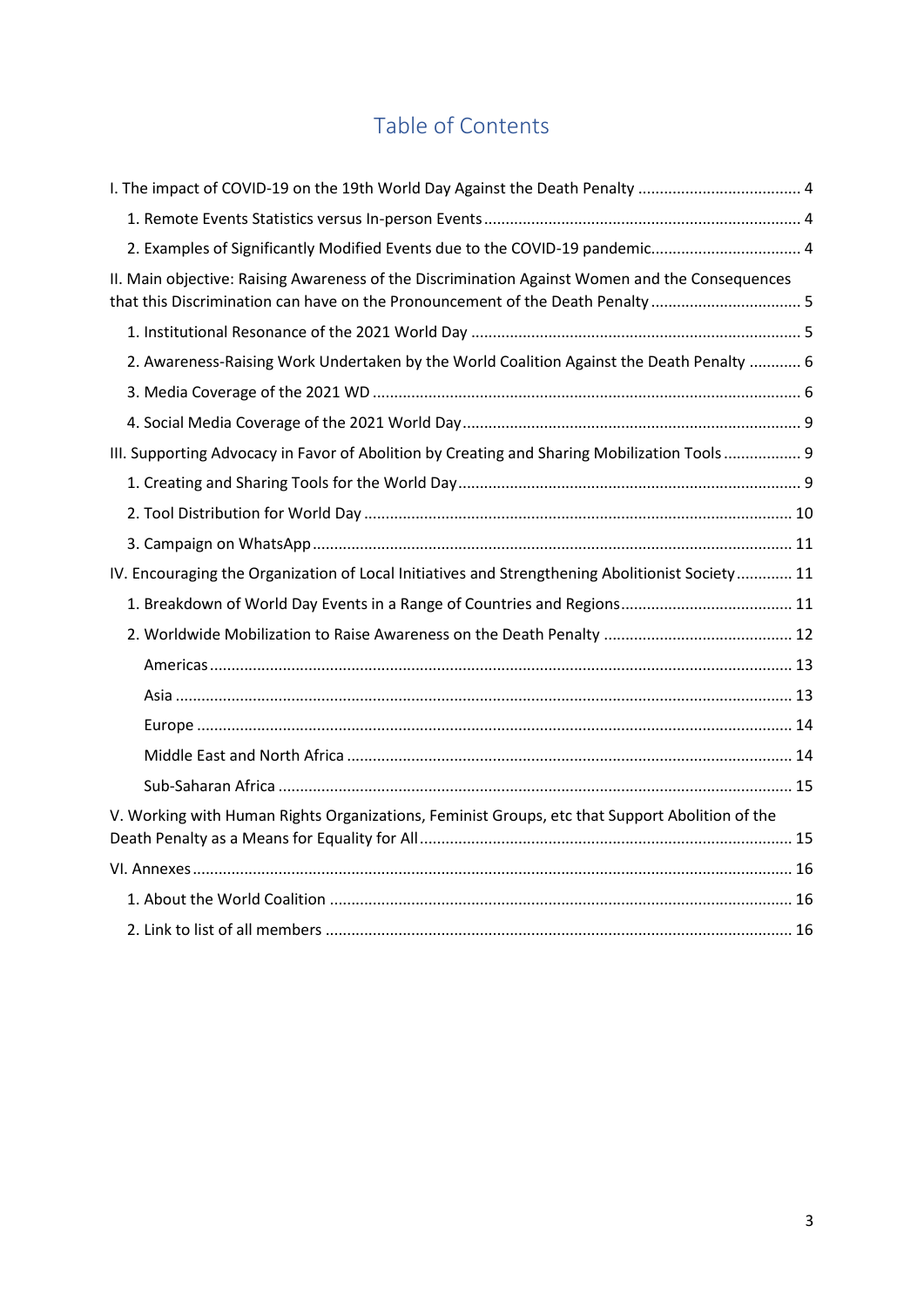# <span id="page-3-0"></span>**I. The impact of COVID-19 on the 19th World Day Against the Death Penalty**

#### **World Day 2021 REMOTE AND IN PERSON EVENTS**

#### <span id="page-3-1"></span>**1. Remote Events Statistics versus In-person Events**

In 2021, despite the serious challenges caused by the COVID-19 pandemic, various events commemorating World Day Against the Death Penalty were held around the globe. World Day 2021 recorded a total of **741** events, a significant increase compared to the **574** events listed for World Day 2020. The increased participation demonstrates that organizations and institutions have adjusted to the present pandemic and have continued to raise-awareness for World Day.



#### **REMOTE AND IN PERSON EVENTS COMPARISON WITH PREVIOUS WORLD DAYS**



*Graph 2*

On the 19th World Day, there were more in-person events than the previous year, as shown in graph number 2. While the number of in-person events has not returned to pre-pandemic levels, there is an indication that organizations are cautiously resuming in-person activities while still adhering to COVID-19 public health and security rules, which shows an overall improvement.

#### <span id="page-3-2"></span>**2. Examples of Significantly Modified Events due to the COVID-19 pandemic**

While the World Day celebrated in 2021 was not as limited as the World Day celebrated in 2020, there were still some restrictions in place. Certain organizations adapted to the challenge, but significantly less than those reported in 2020.

The **Foundation for Human Rights Initiative (FHRI)** affirmed that their actions were somewhat impacted by the COVID-19 pandemic. As they highlighted in their polled response to World Day activities, "*Most of the activities that were to be implemented by a group of people were limited to 1 or 2 people, accessing prisons was limited too*."

**The Collective of Youth Solidarity Organisations in Congo-Kinshasa DRC (COJESKI-RDC)** stated in the same poll that **"***Out of respect for social distancing for the prevention against COVID-19, we were forced to limit the number of participants in [our] workshop to 35 people.***"**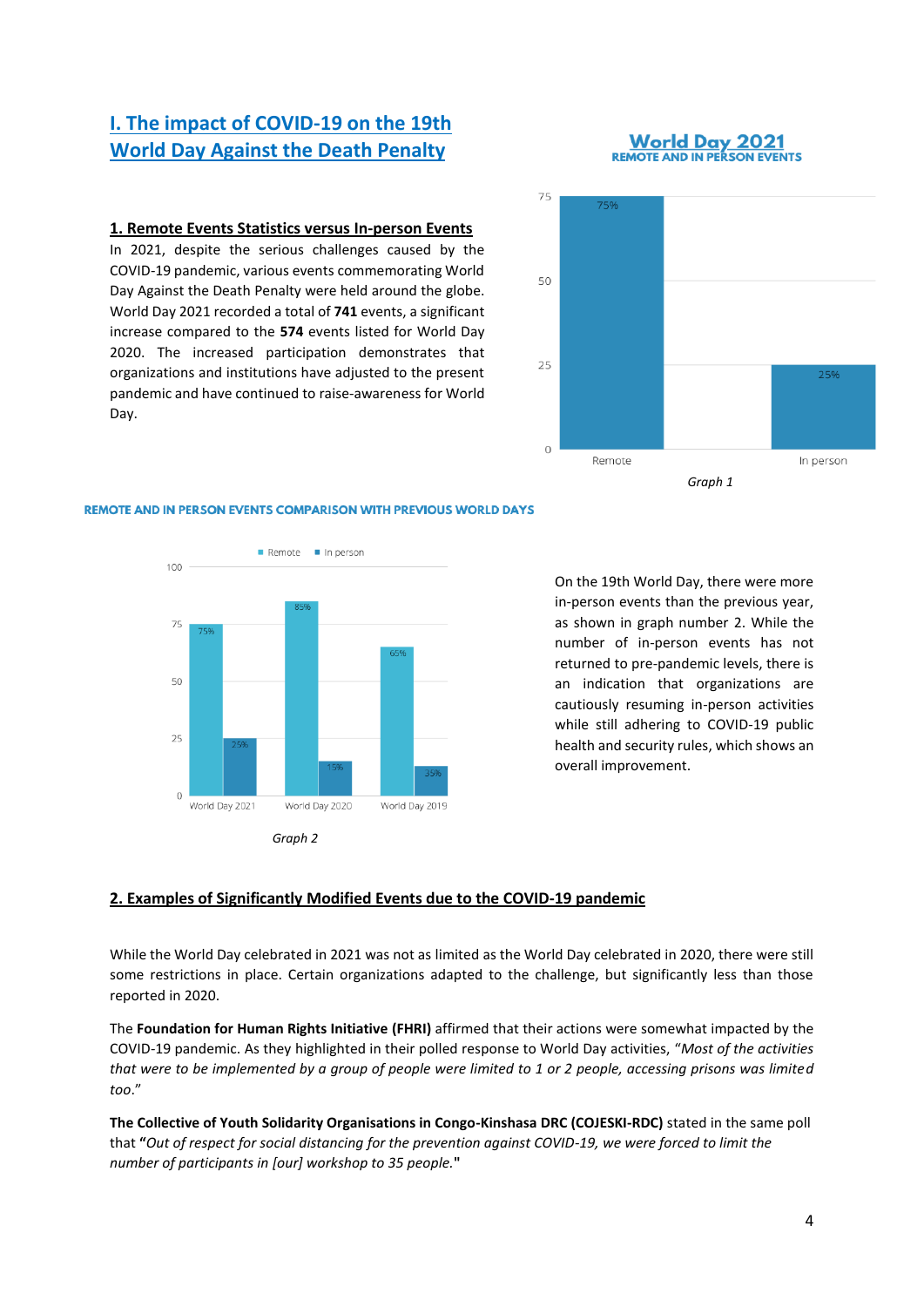**The Italian Federation for Human Rights (FIDU)** also admitted organizing online activities because of the COVID-19 pandemic.

# <span id="page-4-0"></span>**II. Main objective: Raising Awareness of the Discrimination Against Women and the Consequences that this Discrimination can have on the Pronouncement of the Death Penalty**

#### <span id="page-4-1"></span>**1. Institutional Resonance of the 2021 World Day**

The main objective of World Day 2021 was to raise awareness on how the treatment of gender and gender-based inequalities create particularly precarious conditions for women sentenced to capital punishment. Several intergovernmental and international organizations publicly expressed, in several languages, their opposition to the death penalty on World Day, contributing to an international resonance. The awareness-raising and information spreading activities conducted before World Day 2021 by the World Coalition towards institutional representatives bore result.

Every year, new steps are taken towards the abolition of the death penalty worldwide. On October 8, **Sierra Leone** formally abolished the death penalty. During a ceremony in the capital Freetown, the President of Sierra Leone Julius Bio declared that the West African country had "exorcised horrors of a cruel past" after a long campaign to end capital punishment. On the World Day Against the Death Penalty, the Working Group on the Death Penalty and Extrajudicial, Summary or Arbitrary Executions in Africa of the **African Commission on Human**  and Peoples' Rights (ACHPR) issued a statement<sup>1</sup> on the theme of the World Day and the situation of the death penalty in States Parties to the ACHPR.

> "The choice of this theme (for the World Day) is as much about condemning the perpetration of the death penalty as it is about placing special emphasis on the death penalty for women, when the century we are entering will necessarily have to consider the specificities of gender. (...) The Working Group has always condemned such a practice and called on States to establish a moratorium in the short term and to abolish the death penalty in the long term."

Ahead of the European Day Against the Death Penalty also on 10 October, the **Secretary General of the Council of Europe**, Marija Pejčinović Burić, and the **European Union High Representative for Foreign Affairs and Security Policy**, Josep Borrell, issued a joint declaration reaffirming the two organisations' firm opposition to capital punishment in all circumstances. This statement is translated into five languages.

The national government of many abolitionist countries such as Italy, Canada, Slovenia, Australia, Yemen and many more released publications expressing their commitment to the abolitionist cause on World Day 2021. For instance, the **Belgian Ministry of Foreign Affairs** issued a statement by **Deputy Prime Minister and Minister of Foreign Affairs Sophie Wilmès** in which she reaffirms Belgium's commitment to the universal abolition of the death penalty. The **German Foreign Minister Maas** also published a statement calling for the abolition and announcing the next **World Congress to be held in Berlin in 2022.** 

<sup>1</sup> https://www.achpr.org/fr\_pressrelease/detail?id=605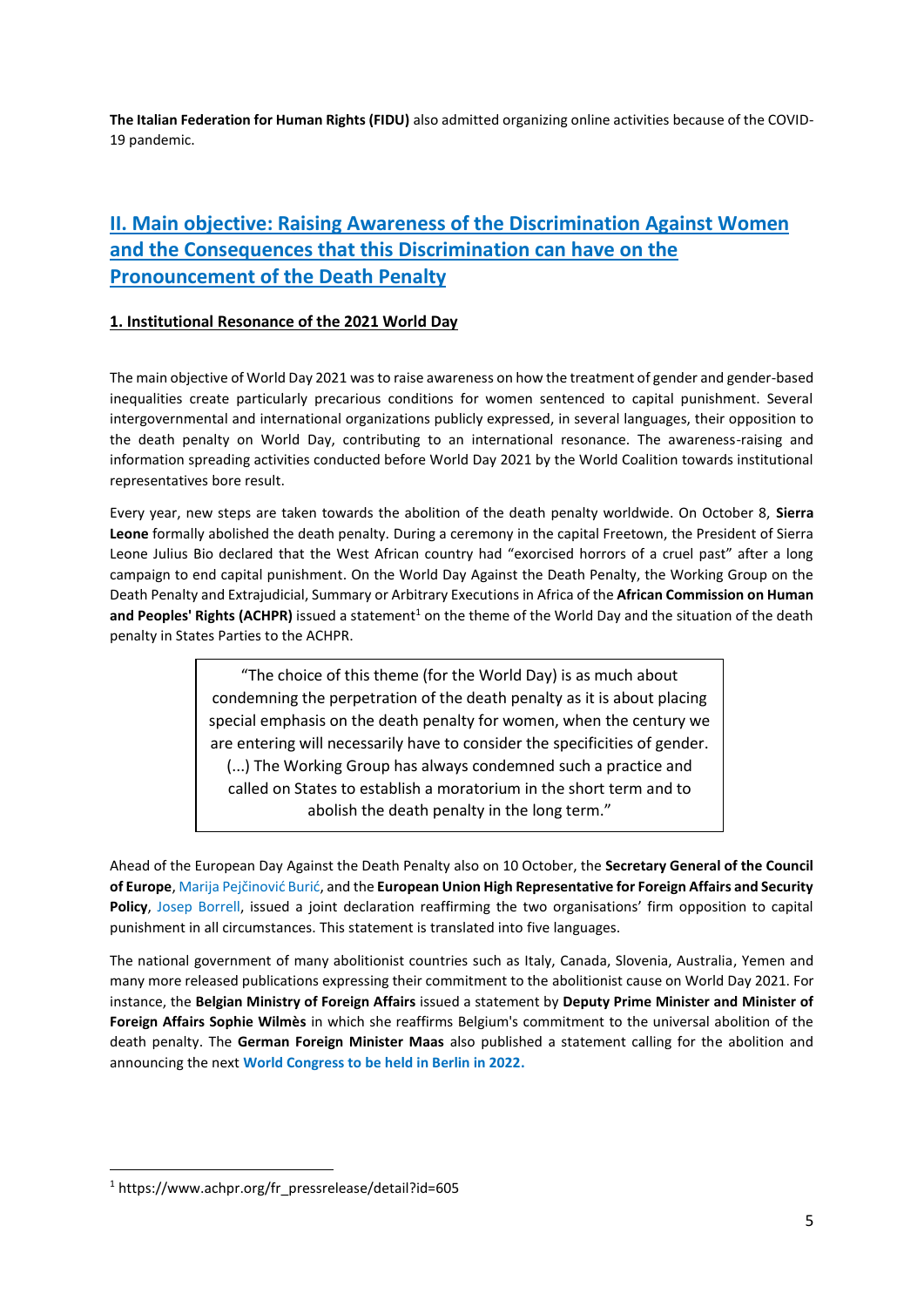The institutional resonance of World Day goes even beyond the 10October in 2021.

On 4 May 2022, in a press statement dedicated on the suspension of the application of the death penalty to Melissa Lucio in the United States, the **Inter-American Commission on human Rights (IACHR)** issued a graph, inspired by the World Day poster on women and the death penalty.



#### <span id="page-5-0"></span>**2. Awareness-Raising Work Undertaken by the World Coalition Against the Death Penalty**

- o The World Coalition used Facebook, Twitter, and Instagram to carry out a **ten-day social media campaign**, which featured statistics and facts about abolitionist progress, as well as testimonies from women on death row.
- o The World Coalition released a **Joint Declaration** on the Death Penalty and Women's Rights which was signed by 62 organizations in total, including **3** women's rights organizations.
- o The World Coalition distributed their **Mobilization Kit** and **World Day 2021 tools** for the 19th World Day to member organizations, abolitionist partners and women's rights organizations.
- o In collaboration with students at Monash University and the Abdorrahman Boroumand Center, the World Coalition published **annual videos for World Day**. The video is available with subtitles in 10 different languages, including: English, Arabic, Spanish, Chinese, Korean, Hindi, Russian, Turkish, Japanese and French.
- o The World Coalition dedicated its newsletter in July 2021 to calling for action on World Day and spreading awareness amongst its networks.
- o The World Coalition launched an information-sharing campaign on WhatsApp amongst African member-organizations.
- o The World Coalition participated in the Abolition Village, organized by ECPM (Together Against the Death Penalty), in Paris, France on Saturday 9 October to attract public attention to the World Day.

#### <span id="page-5-1"></span>**3. Media Coverage of the 2021 WD**

The 19th World Day Against the Death Penalty received significant media attention as compared to the year before. The World Day was mentioned in **882 articles** in **82 countries** throughout the world. In comparison, in 2020, there were 806 articles mentioning World Day in 82 nations. Despite the ongoing pandemic, these figures suggest that media outlets are still fairly interested in World Day, at least more so than they were in 2020.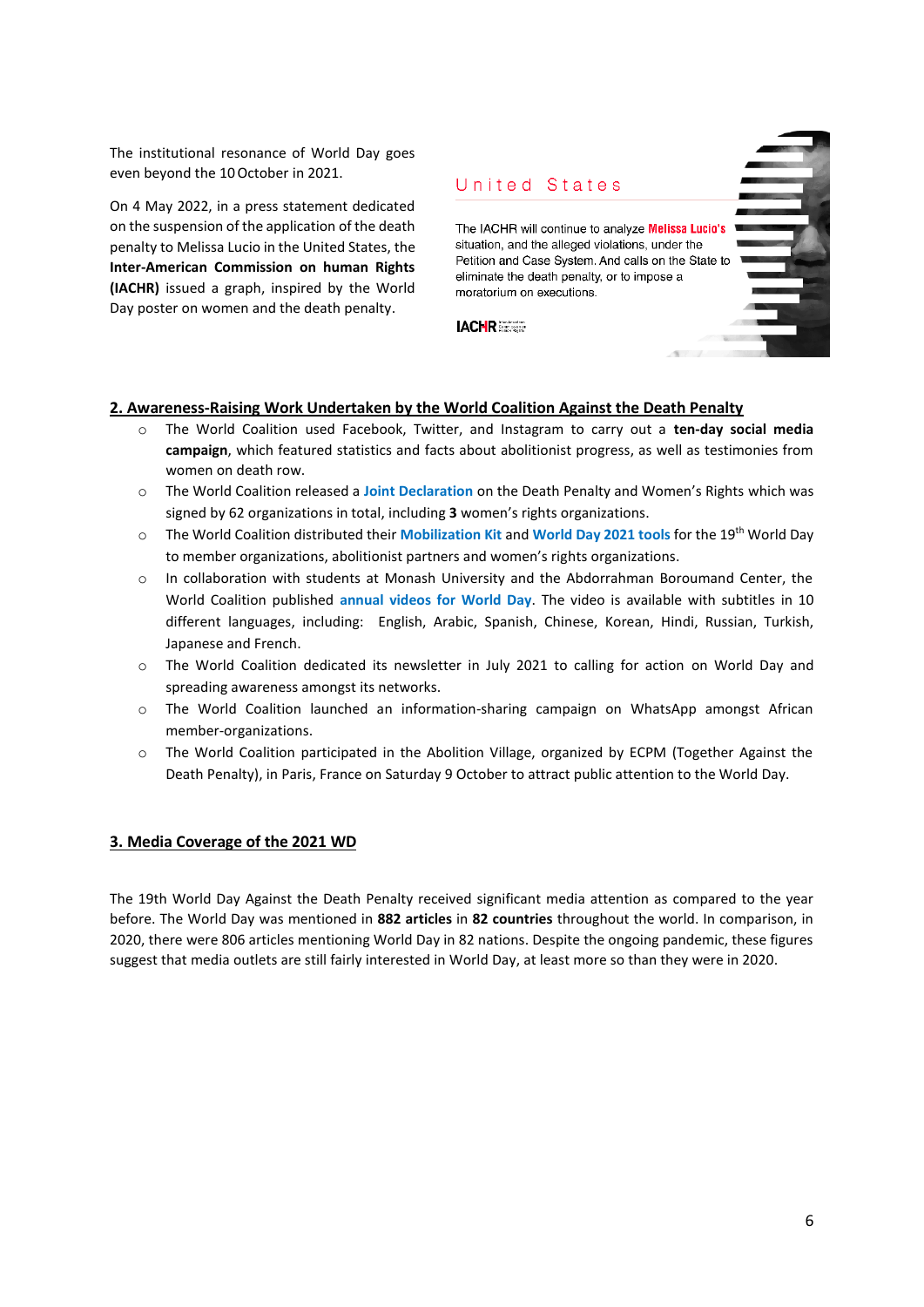

#### **2021 WORLD DAY MEDIA COVERAGE BY REGION**



Media covering the 19th World Day came in various forms and languages. In total, World Day was covered in **37** languages. As compared to last year, there more linguistic coverage of World Day. With **276** documented articles, the primary language of most articles collected was in English. These articles were published in upwards of **45** countries, from all 5 regions documented in previous World Coalition reports. Following English was **154** articles in French, and **105** articles in Arabic. Some articles were released in multiple languages such as the press release of the Council of the European Union which was available in **24** languages.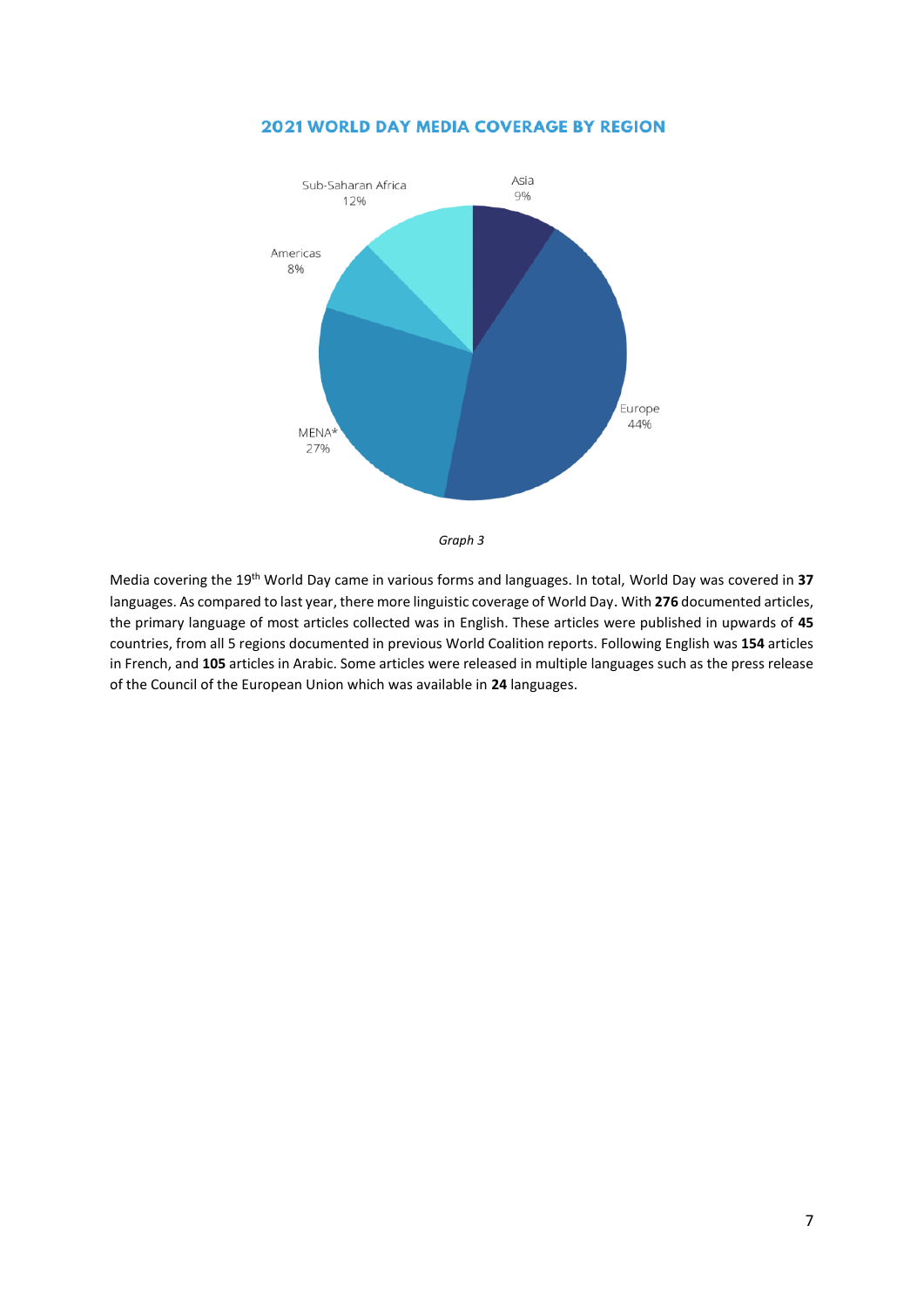



#### *Graph 4*

#### As well as a broad scope of different languages covering World Day, the types of media trends were also quite diverse. This year, there was a strong trend of online newspaper outlets publishing about the day, events occurring, opinion pieces or statements by local groups. Indeed, **67%** of the articles documented were from online newspaper, **591** articles. The next most popular publications were articles and statements made by NGOs, including many member organizations such as **Amnesty International, FIDH, ECPM, Witness to Innocence** and many more. There were **146** publications of this nature showing solidarity for the World Day as well as promoting events

#### **TYPES OF MEDIA COVERING WORLD DAY 2021**



 *Graph 5*

To account, however, for potential data bias, the majority of the World Day media research

or publications they had organized.

was done at a desk in one country. As such, this made accessing traditional newspapers printed in countries around the world limited, particularly when the traditional print newspapers do not have an online counterpart. Traditional newspapers had to be physically accounted for by member-organizations and partners who flagged the World Coalition's Secretariat of their existence. As such, the number of print newspapers that contained articles covering World Day may be higher than what has been reported.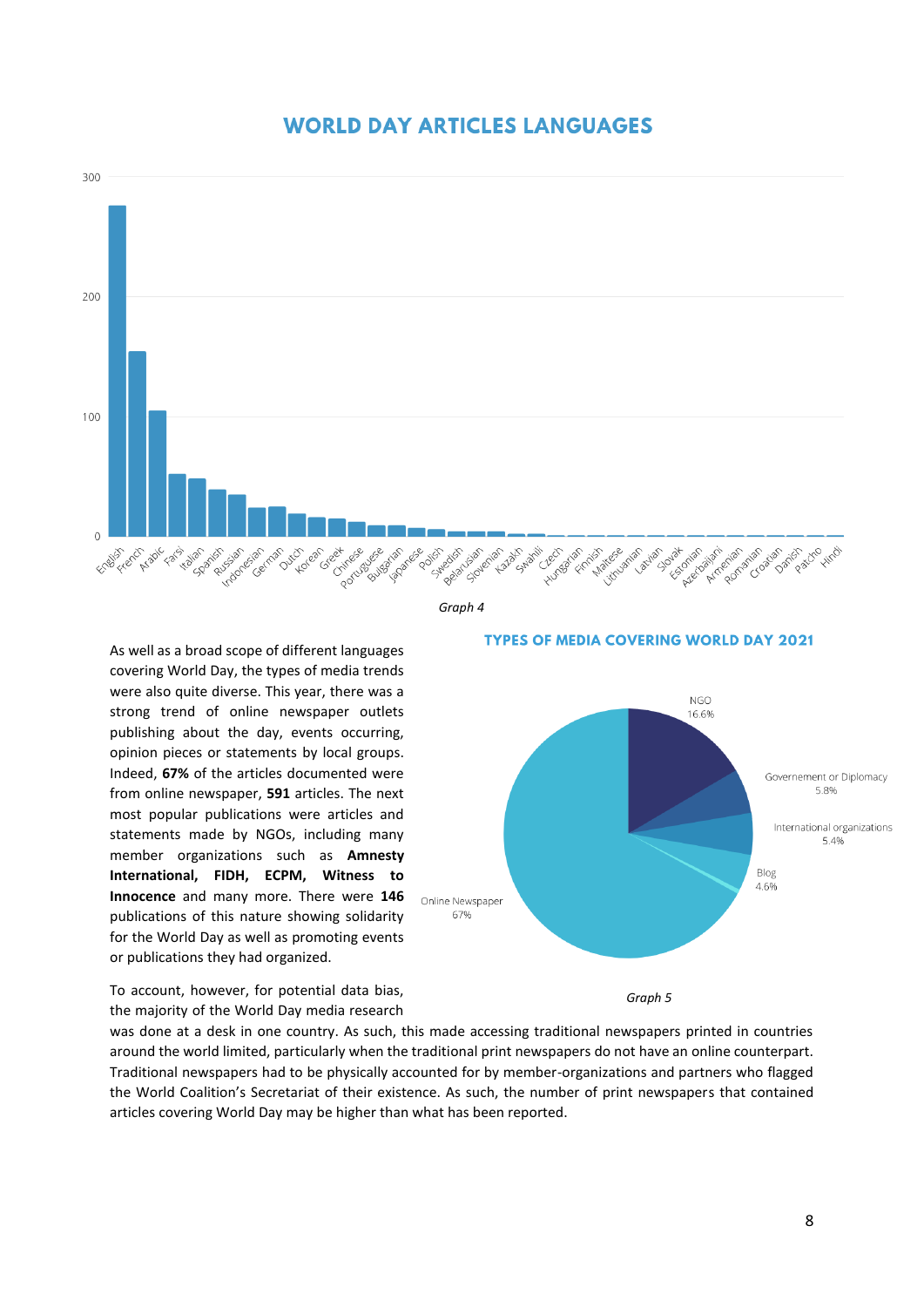#### <span id="page-8-0"></span>**4. Social Media Coverage of the 2021 World Day**

The World Coalition's Secretariat attempted to track global and individual World Day-related reactions on social media for the third year in a row in 2021, mostly on Instagram, Facebook, and Twitter. The World Coalition organized a ten-day campaign that started on 1<sup>st</sup> October ended on 10<sup>th</sup> October. Every day, posts were published across all World Coalition channels with statistics and facts about women and the death sentence, as well as abolitionist progress.

Throughout the month of October, the World Coalition's **Facebook** page gained **18** news subscribers. The page recorded **418** people who engaged with the page at this period.

On Instagram, the World Coalition recorded 2,394 impressions<sup>2</sup> in total, with 241 interactions<sup>3</sup> with the World Coalition's publications. The World Coalition was also able to record 240 touched accounts<sup>4</sup>, among them, 148 were followers of the Coalition's Instagram account and **92** were not.

Most social interaction was focused on Twitter. **19.4K** impressions were recorded on the World Coalition's Twitter page in the lead up to 10th October. This is a slightly less than last year (**20.7K** for World Day 2020) but still very significant. In 2021, the top tweet earned **4,842** impressions and recorded **118** engagements (please see Image 2 that shows the top tweet for 2021). In comparison, the top tweet for last year's World Day made a total of **3,424** impressions with **106** engagements.

The **Council of Europe** carried out a social media campaign for World Day with videos about the abolition of the death penalty in Europe and declarations of Member States' Permanent Representatives to the Council of Europe.

Students at **Monash University**, in collaboration with the World Coalition against the Death Penalty and the Abdorrahman Boroumand Center, published their annual video for World Day in 10 different languages<sup>5</sup>. The video presented case studies and narratives of women sentenced to death, and the sex-based and gender-based discrimination of which they are victims.

This year's World Day was celebrated on YouTube with the publication of at least **30 videos**. The YouTube videos included news clips, documentaries, statements, and interviews that focused on the theme of the World Day and more general abolition sentiment in general.

# <span id="page-8-1"></span>**III. Supporting Advocacy in Favor of Abolition by Creating and Sharing Mobilization Tools**

#### <span id="page-8-2"></span>**1. Creating and Sharing Tools for the World Day**

To foster the widest participation possible to the World Day and to strengthen abolitionist civil society, especially in countries still implementing the death penalty, the World Coalition put together information and mobilization tools packs. They were made available to members, the media, and anyone who wanted to take part in World Day, to raise awareness and mobilize people on a local level in as many countries as possible. All tools were made available in French and in English.

> o **Poster** (available in English, Tagalog, Luganda, Lingala, English, Arabic, German, Chinese, Spanish, Farsi, French, Italian, Japanese, Swahili, Russian, Houssa, and Zarma.)

 $2$  The number of times your content, whether a post or a story, was shown to users.

<sup>&</sup>lt;sup>3</sup> The number of times your post has been liked, saved or commented on.

<sup>4</sup> The number of unique accounts that have seen one of your posts or Stories at least once

<sup>5</sup> English, Arabic, Spanish, Chinese, Korean, Hindi, Russian, Turkish, Japanese and French.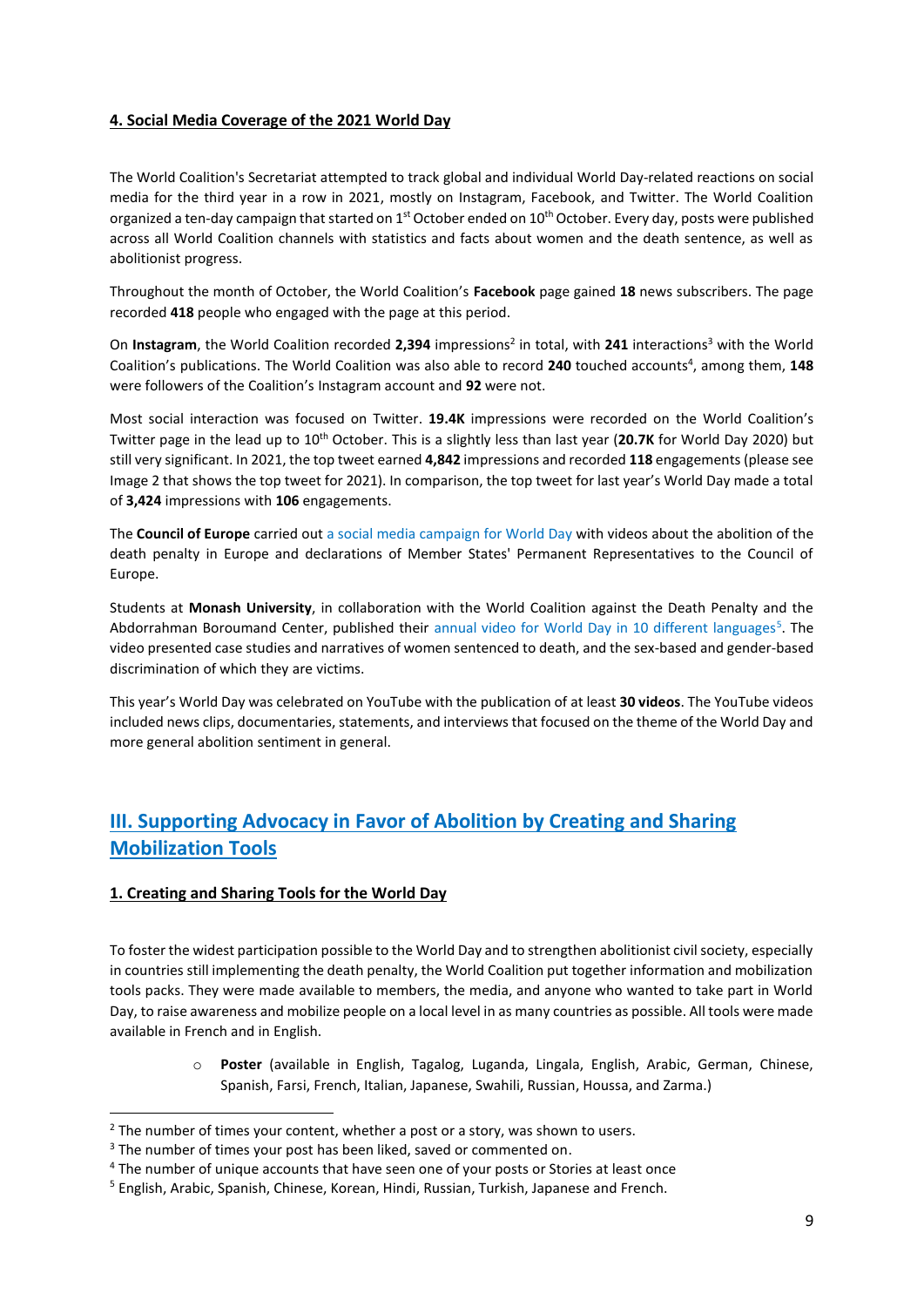- o **Informational leaflet** (available in French, English and Arabic)
- o **Detailed factsheets on the significant patterns of arbitrariness and discrimination in the application of the death penalty to women.**
- o **Facts and figures 2021**
- o **Mobilization kit**
- o **Testimonies Tool**
- o **How-To work with Parliamentarians**
- o **How-To work with the UN**
- o **Transgender rights primer**
- o **WD 2020 report**

#### <span id="page-9-0"></span>**2. Tool Distribution for World Day**

In total, between July and September 2021, **814** recipients around the world received packages of materials; overall **3 557** posters and **5 866** leaflets were distributed. In comparison, in 2020, **2 635** poster and **5 126** leaflets were distributed. Tools were distributed to many member and non-member organizations around the world, including **87** women's rights organizations to extend the fight for abolition to organizations that act in conjunction with this year's theme. **4,120** tools were sent Europe, **939** in the middle east and north African region, **1,770** in Americas, **1,281** in Asia, **4,293** in Africa and **299** in Oceania.

The tool packs were available upon request and could be downloaded from the World Coalition's website.

In total, **12,965 web pages** of the World Coalition's website were viewed by **7,355 users** between the 1st and 10th October. On 10 October 2021**, 2,524 pages** were consulted and there were **1,486 visitors** to the Coalition's website.

A survey was sent out to the World Coalition membership asking for detailed feedback on the World Day. According to the survey, the **top** 5 most appreciated tools and documents recorded from the responses were the detailed factsheet, the informational leaflet, the poster, the facts and figures document and the World Day report 2020.



#### **GENERAL APPRECIATION OF THE DOCUMENTS AND TOOLS PROVIDED BY THE WORLD COALITION**

*Graph 6*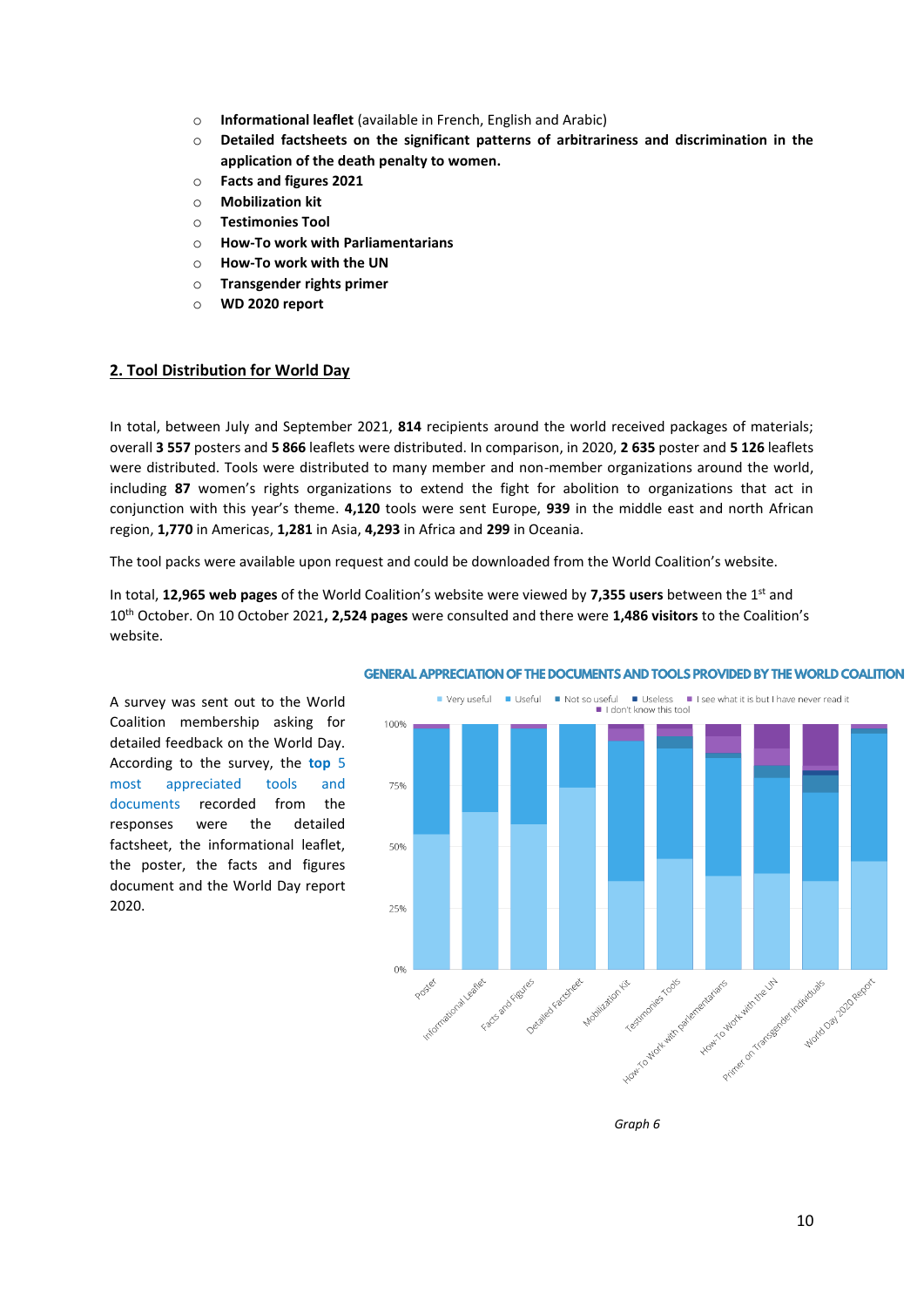#### <span id="page-10-0"></span>**3. Campaign on WhatsApp**

2021 marks the third consecutive year the World Coalition has launched an information-sharing campaign on **WhatsApp** amongst members based on the African continent. This application is an easy way to distribute tools and documents within the African nations and in 2021, the World Coalition used WhatsApp to send posters in all the African languages that were developed (Luganda, Lingala, Swahili).

Even though the WhatsApp campaign was undertaken in the context of the 19<sup>th</sup> World Day, it is important to note that this campaign was minor in comparison with previous years. All statistics gathered during the campaign on WhatsApp rely exclusively on recipients self-reporting to whom they shared the messages. In 2021, consistent follow-up and reminders sent to recipients was not as regular as they were in the previous years, as such accurate measurements of the campaign were not gathered. Additionally, in 2021, it was decided it only share posters and visual tools on the WhatsApp messages than entire tools. This decision was made to preserve the shortmessage awareness-raising idea behind WhatsApp, and to prevent individuals from ignoring overly detailed messages.

#### <span id="page-10-1"></span>**IV. Encouraging the Organization of Local Initiatives and Strengthening Abolitionist Society**

#### <span id="page-10-2"></span>**1. Breakdown of World Day Events in a Range of Countries and Regions**

The 19th World Day recorded a total of **741** events in **98**  countries, which surpasses last year's record total of **574** events in **72** countries. In 2019 there was **746** events in **91**  countries. Due to the COVID-19 pandemic and encouragement to still respect social distancing, there was a strong trend of online events this year to continue World Day commemorations in a safe and sanitary manner.

This year **53%** of events (392 events) were '**media events**' such as interviews with abolitionist, press statement by abolitionist organizations, publications of articles about the World Day, or a social media campaign for World Day. The least popular type of event, **political events,** only represent **4%** of all the events (26 events) and include activities such as official statements released by a government body.



#### **TYPES OF WORLD DAY EVENTS IN 2021**

The events during World Day were arranged by different types of organizations. Out of all the events, **514** were organized by non-governmental organizations (NGOs). To name a few, the **Cornell Center on Death Penalty Worldwide**, an NGO, published a translated French version of their 2018 English report "**Judged for More than Her Crime**", while the **Korean Association for the Abolition of the Death Penalty** held a conference to call for the adoption of legislation abolishing the death penalty.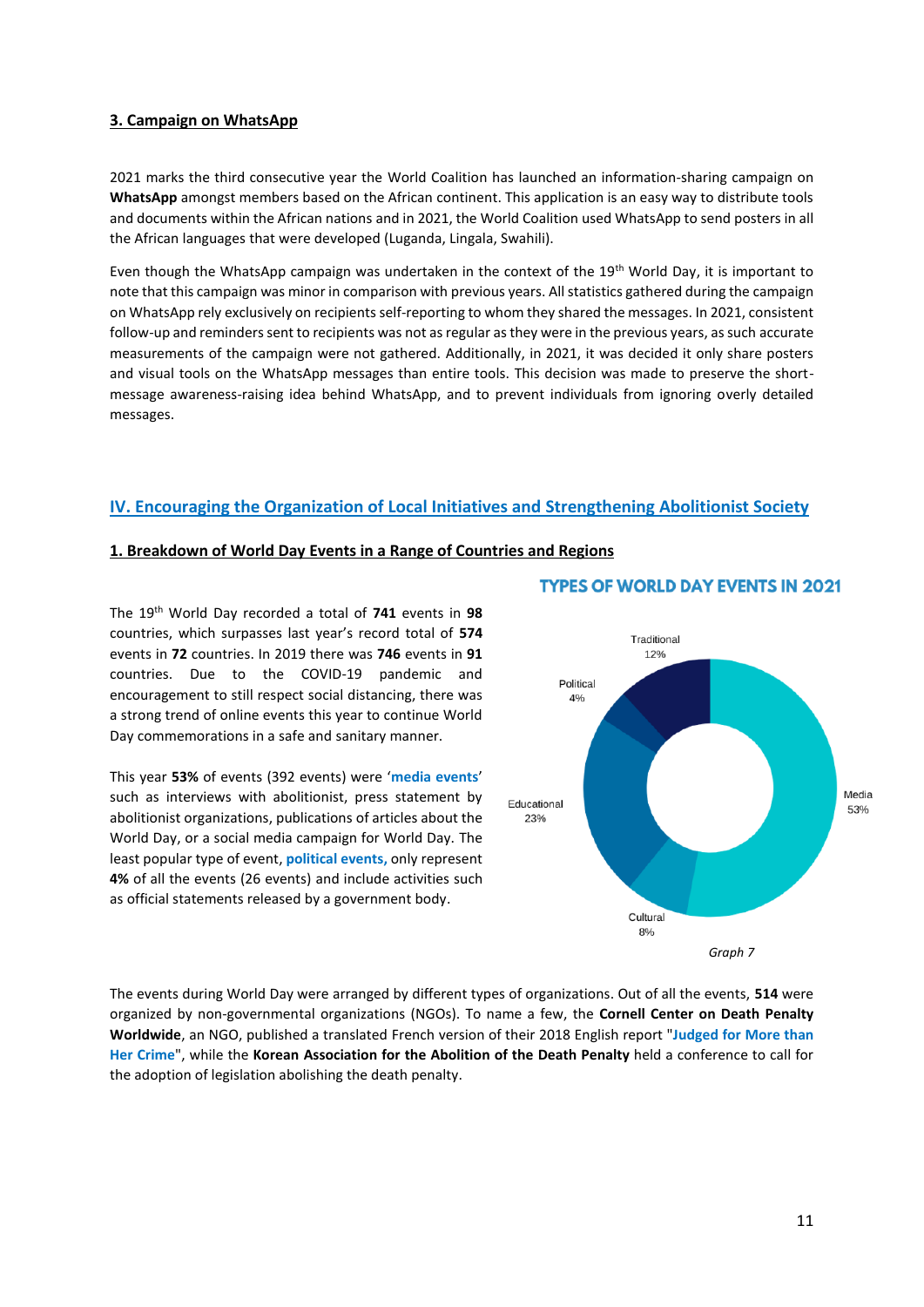

# **EVENTS BY TYPES OF ORGANIZATIONS**

#### <span id="page-11-0"></span>**2. Worldwide Mobilization to Raise Awareness on the Death Penalty**



#### **WORLD DAY 2021 EVENTS BY REGION**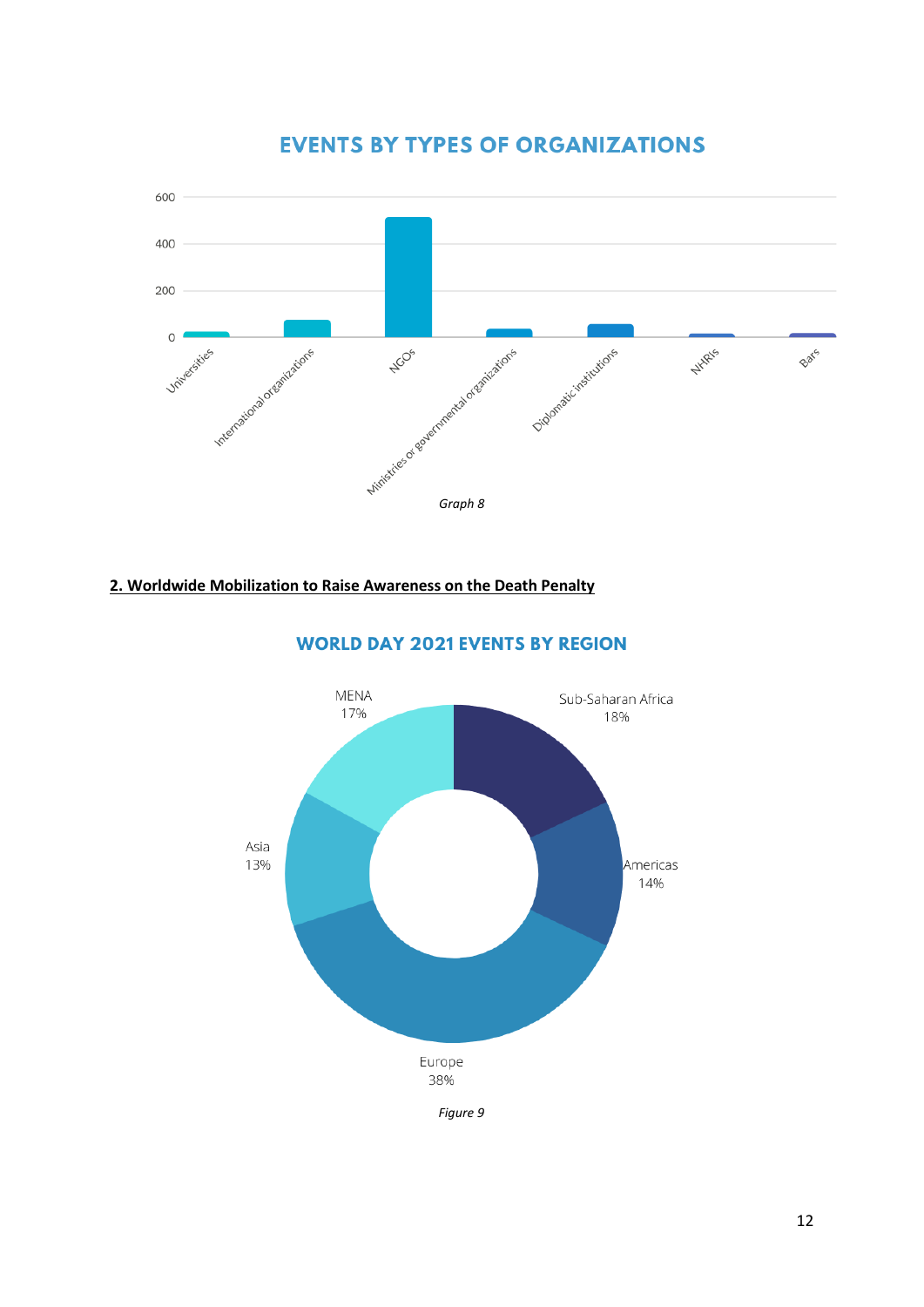# **Americas**

<span id="page-12-0"></span>This year there was **62** events across North America, South America, and the Caribbean. Most of the activities were organized in the United States that is **66% of the overall activities in the Americas.**

Many online events were planned. **Death Penalty Focus** organized a webinar "**Women on Death Row**" for the World Day Against the Death Penalty. Sabrina Butler-Smith, Sunny Jacobs, and Debra Milke, three women who each spent at least a decade on death row and who were later exonerated, were invited to this webinar as speakers. **Pennsylvanians for Alternatives to Death Penalty** held an online discussion named "**The Death Penalty; Not in My Name"** where a death row survivor, Ray Krone, and a Professor of Law, Akin Adepoju, shared their personal experiences with capital punishment and how they each fight to achieve an end to capital punishment. **Greater Caribbean for Life** planned an online webinar to discuss the invisible realities of gender inequality, discrimination and inhumane prison conditions faced by women behind bars.

More traditional events were also organized for World Day. The NGO **Nebraska Alternatives to the Death Penalty (NADP)** held a rally at on 10<sup>th</sup> October at the Nebraska State Capitol. **California People of Faith** and **Amnesty International Group 1107 (Channing House)** sponsored a **"KICKOFF EVENT"** for the World Day Against the Death Penalty. The gathering was held at Lytton Plaza in downtown Palo Alto with speakers, information, and community involvement opportunities in support of abolishing the death penalty.

The **Puerto Rican Bar**, the **Puerto Rican Coalition Against the Death Penalty**, and **the Comité Amplio para la Busqueda de la Equalidad** planned a law school conference tour in 3 different universities of Puerto Rico. The discovery of a script by Eugenio María de Hostos (1839-1903) addressing the issue of women and the death penalty at the end of the 19th Century was part of the presentations.

### **Asia**

<span id="page-12-1"></span>With **97** events across **17** countries, Asia was the third most active region for World Day 2021. This is a significant increase from last year's World Day which recorded **77** events across **15** countries. Abolitionist groups in the Asia region made a great effort to host activities for the day.

**Anti-Death Penalty Asia Network (ADPAN)** organized a film screening in Malaysia of "**Menunggu Masa"**, a documentary about Mainthan, a man who spent 14 years on death row for a murder he did not commit. This screening was followed by a panel discussion on the death penalty with Seira Sacha and Sherrie Razak Dali, the pair behind the documentary. **Komnas Perempuan** also planned a film screening and discussion in Indonesia on **"Death Penalty and Dimensions of Gender-Based Violence and Torture against Women."**

The NGO **KontraS** published the report **"State Consistency in Perpetuating the Death Penalty"** for World Day. **Project 39A** launched the report **"Deathworthy - A Mental Health Perspective of the Death Penalty"** and a webinar discussion on the psychological realities of death row prisoners in India.

**Institute for Criminal Justice Reform** published report titled **"The Overlooked, She in the Vortex of Death Penalty"** which is on the gender-based vulnerabilities for women sentenced to death in Indonesia.

Legal groups in Asia also engaged with the World Day, including the **Daini Tokyo Bar Association** who released a statement on the 10th of October. The **Commission on Human Rights of the Republic of Philippines** issued a statement calling for the abolition of the death penalty.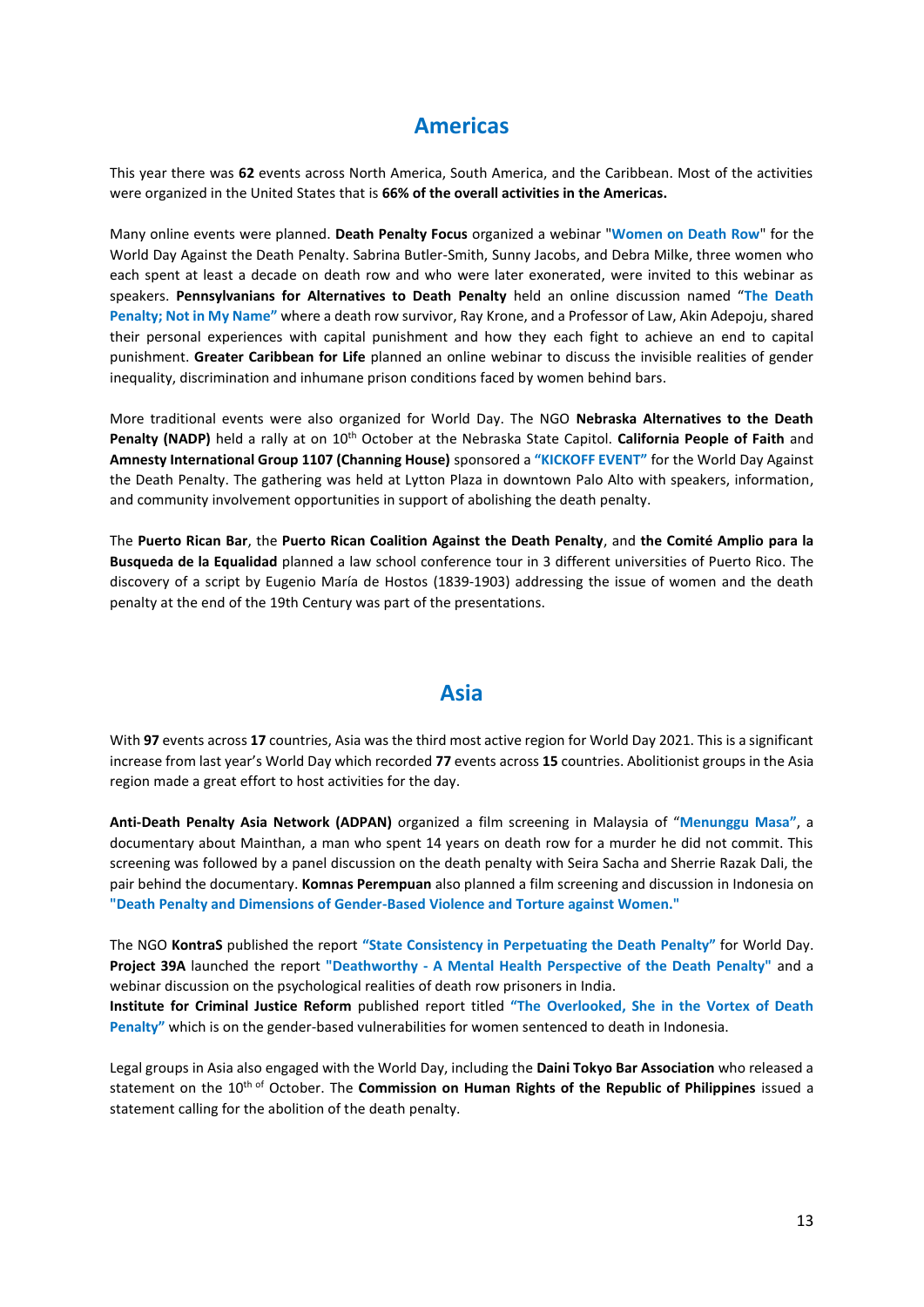# **Europe**

<span id="page-13-0"></span>What remains consistent this year is that the largest number of events were hosted in the European region, with **284** events, across **25 countries** in Europe in 2021. In 2020, there were **261** events organized in Europe.

The  $10^{\text{th of}}$  October 2021 also coincided with the 40<sup>th</sup> anniversary of abolition of the death penalty in France. As part of France's upcoming presidency to the European Union, French President Emmanuel Macron said that France will launch a global campaign for the universal abolition of the death penalty. This event and public discourse permitted to highlight the importance of World Day on the European continent and its long-term objective which is the universal abolition of the death penalty.

Many cultural events occurred in the European region for the 19th World Day. The NGO **Iran Human Rights** set up a special screening of **"There is no devil"** by Mohammad Rasoulof at Vega cinema in Norway. This is a fourpart film with four stories about how the death penalty is applied in Iran. In Paris, **Ensemble Contre la Peine de Mort (ECPM)** organized a screening of the movie **"The State of Texas v. Melissa",** a film directed by Sabrina Van Tassel. This movie shares the story of Melissa Lucio, the first Hispanic American woman sentenced to death in Texas, accused of killing her two-year-old daughter. **ECPM**, along with the **World Coalition** several abolitionist organizations held the "**Abolition Village**" in Paris. Through numerous stands, visitors were able to learn more about the arguments against the death penalty through fun activities and about the participating organizations

**Comunità di Sant'Egidio** organized a conference titled **"Conference 'Innocent on Death Row, a testimony by Sunny Jacobs"** which is organized in Belgium, Antwerp for World Day 2021.

**The Advocates for Human Rights** organized a one-hour event in Switzerland, providing attendees with important information on current death penalty issues, including suggested UPR recommendations on capital punishment, for Saint Vincent & the Grenadines, Sudan, Papua New Guinea, Tajikistan, Tanzania, Antigua and Barbuda, Eswatini, Trinidad and Tobago, and Thailand. Several panellists were in-country experts on death penalty issues. Audience members had the opportunity to pose questions to panellists.

As well as this, many **European Union delegations** around the world including in Yemen, Belarus and Malaysia commemorated World Day by coordinating public statements declaring the EU's opposition to the death penalty in all cases and pushing for universal abolition.

# **Middle East and North Africa**

<span id="page-13-1"></span>**122** events were carried out this World Day across **18 Middle East and North African countries**.

In observation of the day and the theme this year, non-governmental organizations released reports on the death penalty. **Iran Human Rights** provided a report on the **women executed in Iran over the last 12 years** (2010- 2021). The executions in this period are by no means representative of the Islamic Republic of Iran's complete history of executing women. In this report, there is ample evidence of their cruel and inhuman treatment of female prisoners. **Salam for Democracy and Human Rights** also released a report titled **"The Death Penalty in Bahrain: A System Built on Torture"**. This report provides accessible and condensed information on the evolution of the death penalty in Bahrain. The report **"World Day Against the Death Penalty 2021: Sword unveils the delusion of reforms in Saudi Arabia"** is published by the **European Saudi Organization for Human Rights** and provides information about death penalty in Saudi Arabia.

**The Human Rights Commission of Pakistan** organised a theatre performance in Lahore to mark the 19th World Day Against the Death Penalty. The Artists' Assembly performed a short piece on the inherent humanity of event those convicted of the most serious crimes and the inviolability of the right to life.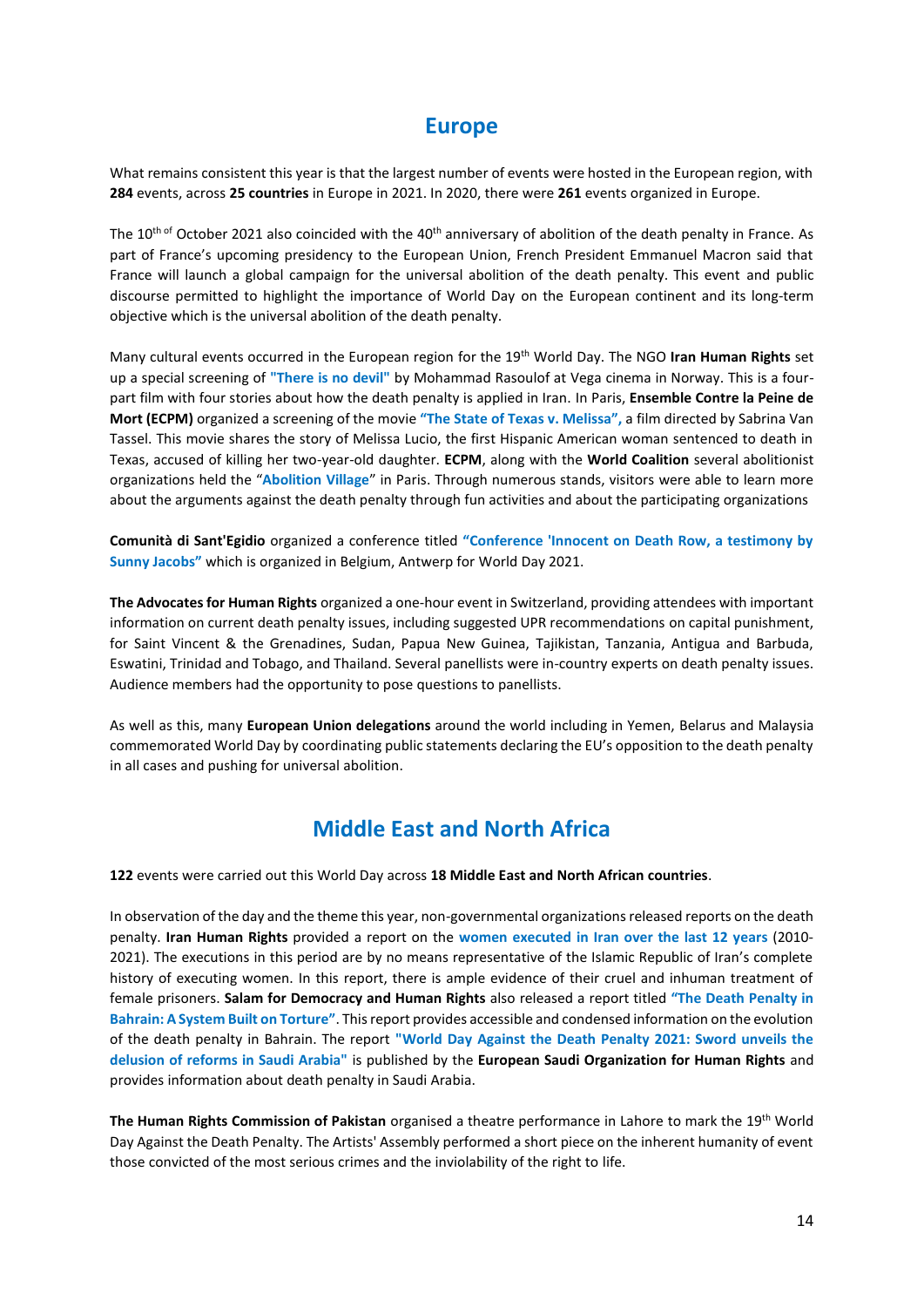On the World Day, several abolitionist organizations in Morocco (**Moroccan Coalition Against the Death Penalty, Moroccan Prison Observatory, National Council for Human Rights**) wished to raise awareness about the issue of the death penalty in the country by organizing a sit-in in front of Rabat's parliament on the 10<sup>th</sup> of October 2021. **The Moroccan Coalition Against the Death Penalty** also visited two women on death row in Morocco for World Day 2021.

# **Sub-Saharan Africa**

<span id="page-14-0"></span>The Sub-Saharan African region held **133** events across **27** countries.

Online, many of organizations choose to use the radio to share their campaign on the abolition of the death penalty. **ACAT Tchad** issued a press release on the country's private radio stations including *Radio FM Liberté, DJA fm and Radio Oxygène***. RADHOMA** based in Goma, **Democratic Republic of the Congo (DRC)**, is one of WCADP members who received a small grant to lead activities on World Day organized, in partnership with several civil society actors, seven radio programs aimed at raising public awareness about the death penalty and urging judicial authorities not to sentence civilian and military defendants to death during the state of emergency. The World Coalition also supported the organization **COJESKI** which was able to broadcast a short video on the day of exchanges organized on October 10 as part of the World Day against the Death Penalty, and the organization **CODHAS** which held a special live radio program to collect the opinion of listeners on issues related to the World Day against the Death Penalty- both organizations also based in the DRC.

**Legal Defence and Assistance Project (LEDAP)** and **Human Rights Law Center (HURILAWS),** also benefited from a small grant from the World Coalition, organized a one-day media parley to solicit support for the abolition of the death penalty in **Nigeria**. The goal of this media parley was to draw the attention of media practitioners on the urgent need to abolish the death penalty in Nigeria following the call by the Nigerian Minister of Interior urging State Governors to sign execution warrants as a means of decongesting their correctional facilities.

In Uganda, the **Foundation for Human Rights Initiative (FHRI)** organized a solidarity visit to male and female prisoners sentenced to death. During this visit, FHRI gave out items such as face masks, toothpaste, toothbrushes and cards with message of hope from their relatives.

### <span id="page-14-1"></span>**V. Working with Human Rights Organizations, Feminist Groups, etc that Support Abolition of the Death Penalty as a Means for Equality for All**

This year's theme focused on **women** who risk being sentenced to death, who have received a death sentence, who have been executed, and to those who have had their death sentences commuted, exonerated, or pardoned. This subject brought the opportunity to show that the extensive discrimination woman sentenced to death face can have unfair the consequences on the pronouncement of the death penalty.

With the idea that there should be, at some point, a convergence of a common fight; the World Coalition built partnerships with women's rights organizations in order to spread awareness about how gender-bias is present in the application of the death penalty. The World Coalition collaborated with **20 feminist organizations** who signed the **[Joint Declaration on the Death Penalty and Women's Rights](https://worldcoalition.org/2021/10/10/joint-declaration-on-the-death-penalty-and-womens-rights/).** 

Here are a few examples of activities partaken in by woman centered organizations, ministry and committee for World Day. **Women's Committee of Iran NCRI** published an article on its website titled "**Death penalty for women under the misogynous rule of the mullahs**." The women's rights organization **Lawyhrs4Women** published a thematic newsletter on women sentenced to death for crimes committed in self-defense on the World Day against the Death Penalty. **Australian Foreign Minister and Minister for Women**, Marise Payne,